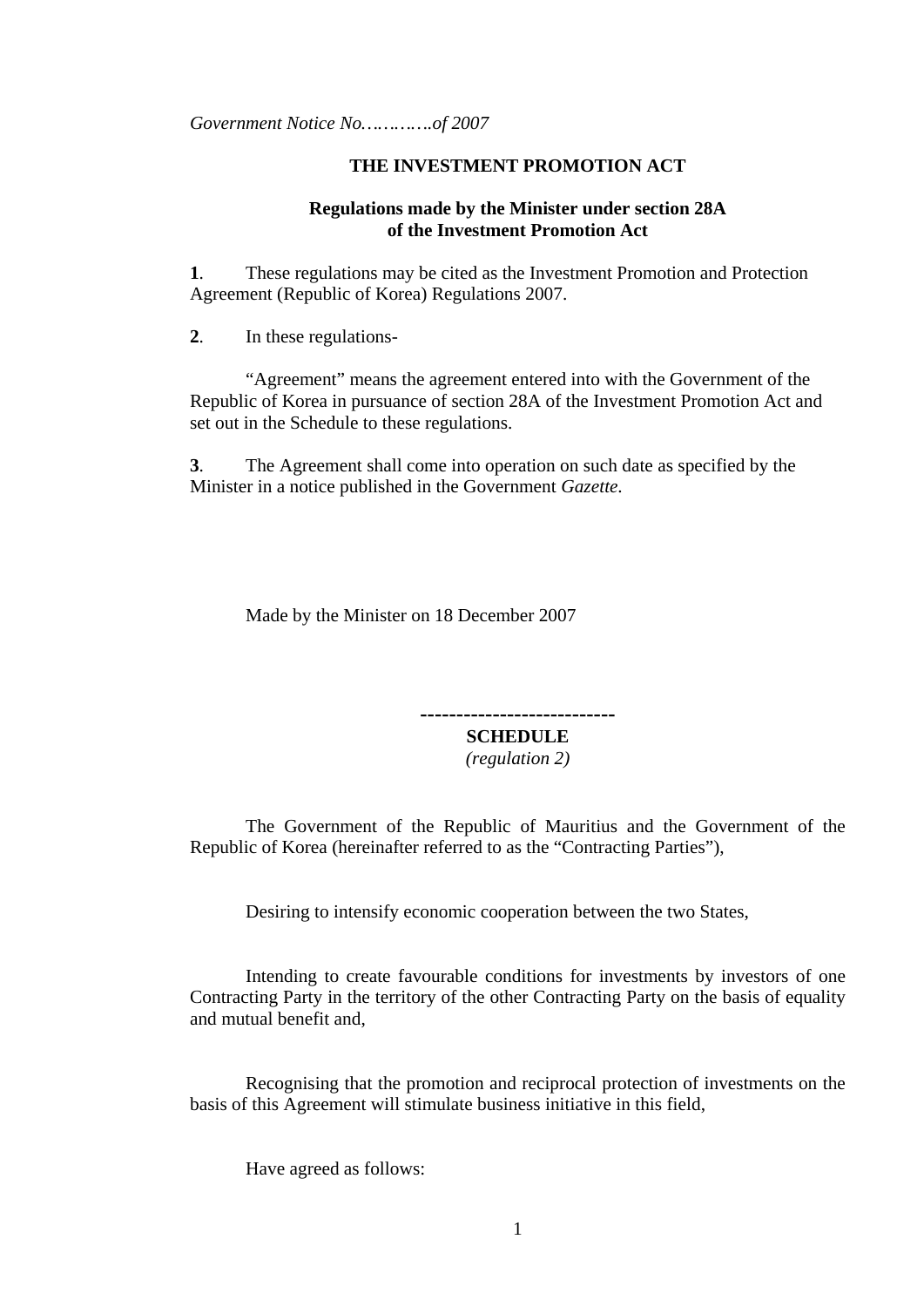## **ARTICLE 1 DEFINITIONS**

For the purpose of this Agreement,

- (1) "investment" means every kind of asset invested by investors of one Contracting Party in the territory of the other Contracting Party in accordance with the legislation of the latter Contracting Party and in particular, though not exclusively, includes:
	- (a) movable and immovable property and any other rights in rem such as mortgages, liens or pledges;
	- (b) shares, stocks and debentures, and any other form of participation in a company or any business enterprise;
	- (c) claims to money or to any performance under contract having an economic value;
	- (d) intellectual property rights such as industrial property rights, copyrights, patents, utility model patents, designs, trade-marks, trade-names, technical processes, know-how, and goodwill;
	- (e) business concessions having an economic value conferred by law or under contract, including concessions to search for, cultivate, extract or exploit natural resources;
	- (f) goods that, under a leasing contract, are placed at the disposal of a lessee in the territory of a Contracting Party in accordance with its laws and regulations.

Any change of the form in which assets are invested or reinvested shall not affect their character as an investment.

- (2) "return" means the amount yielded by an investment and in particular, though not exclusively, profit, interest, capital gains, dividends, royalties and all kinds of fees;
- (3) "investors" means any natural or juridical persons who invest in the territory of the other Contracting Party:
	- (a) the term "natural persons" means natural persons having the nationality of that Contracting Party in accordance with its laws; and
	- (b) the term "juridical persons" means any entity such as companies, public institutions, authorities, foundations, partnerships, firms, establishments, associations incorporated or constituted in accordance with the laws and regulations of that Contracting Party.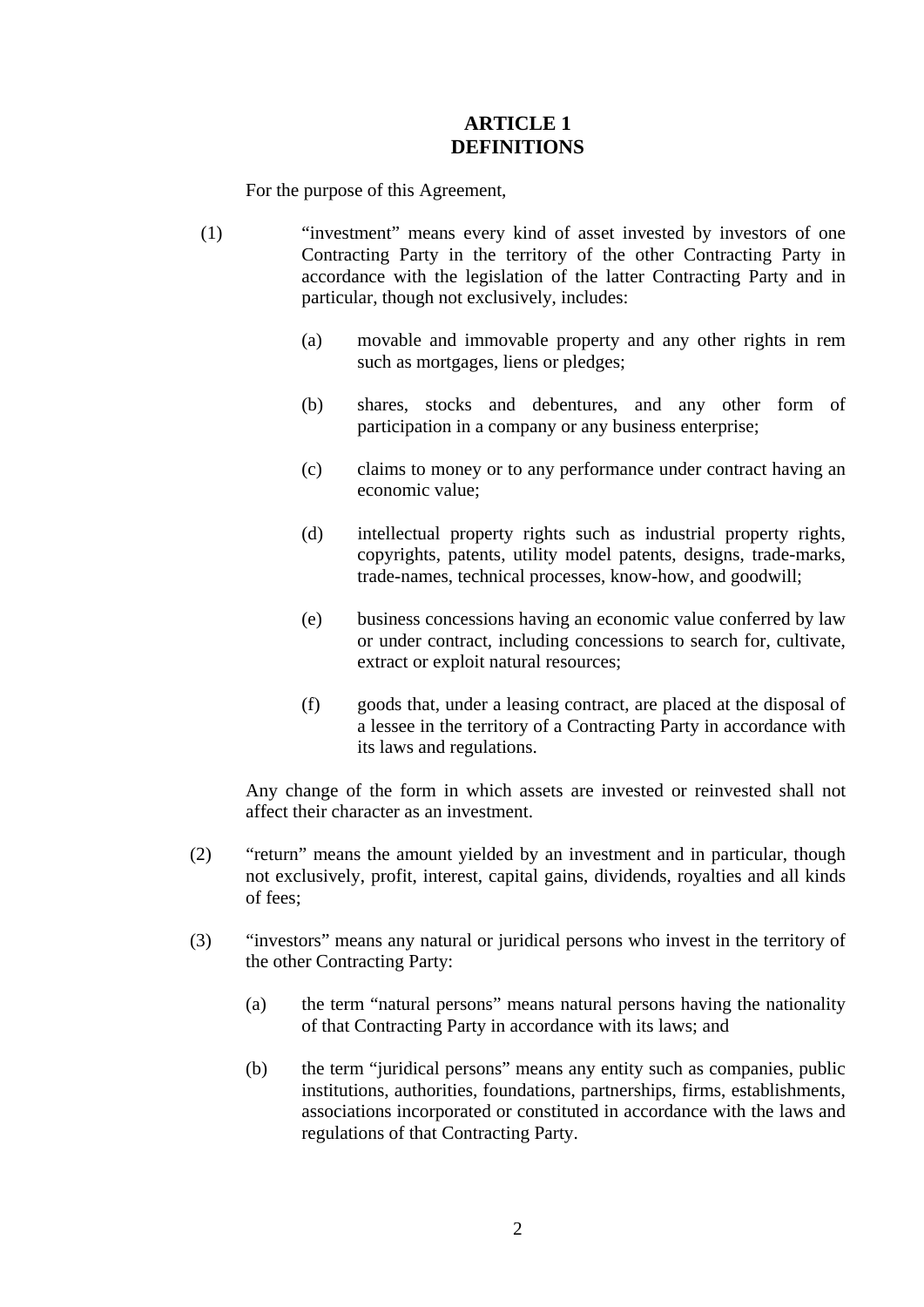- (4) "territory" means:
	- (a) in the case of the Republic of Korea its territory, as well as islands and those maritime areas including the seabed and subsoil adjacent to the outer limit of the territorial sea over which the Republic of Korea exercises, in accordance with international law and with its respective legislation, sovereign rights or jurisdiction for the purpose of exploration and exploitation of the natural resources of such areas.
	- (b) in the case of the Republic of Mauritius:
		- (i) all the territories and islands which, in accordance with the laws of Mauritius constitute the State of Mauritius;
		- (ii) the territorial sea of Mauritius; and
		- (iii) any area outside the territorial sea of Mauritius which has been or may hereafter be designated in accordance with international law and under the laws of Mauritius, as an area, including the Continental Shelf, within which the rights of Mauritius with respect to the sea, the seabed and subsoil and their natural resources may be exercised.
- (5) "freely convertible currency" means a currency that is widely used to make payments for international transactions and widely exchanged in principal international exchange markets.

### **ARTICLE 2 PROMOTION AND PROTECTION OF INVESTMENTS**

- (1) Each Contracting Party shall encourage and create favourable conditions for investors of the other Contracting Party to make investments in its territory and shall admit such investments in accordance with its laws and regulations.
- (2) Each Contracting Party shall use its best endeavours to grant, in accordance with its laws, the necessary permits in connection with the carrying out of such investments and, whenever necessary, licensing agreements and contracts for technical, commercial or administrative assistance.
- (3) Investments made by investors, and returns of investors in either Contracting Party shall at all times be accorded fair and equitable treatment and shall enjoy full protection and security in the territory of the other Contracting Party.
- (4) Neither Contracting Party shall in any way impair by unreasonable or discriminatory measures the operation, management, maintenance, use, enjoyments or disposal of investments in its territory by investors of the other Contracting Party.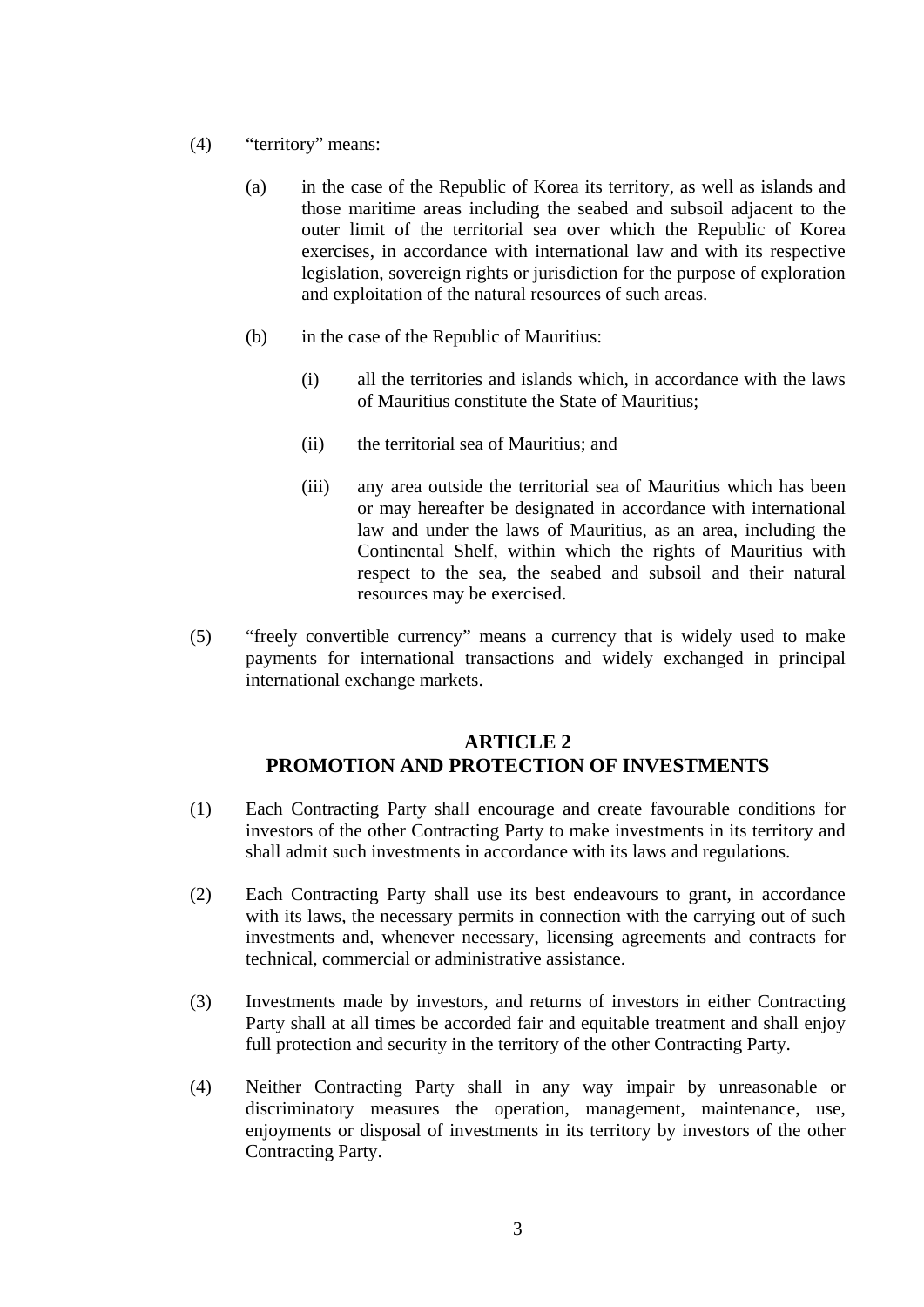### **ARTICLE 3 TREATMENT OF INVESTMENTS**

- (1) Each Contracting Party shall in its territory accord to investments and returns of investors of the other Contracting Party treatment which is fair and equitable and no less favourable than that which it accords to investments and returns of its own investors or to investments and returns of investors of any third State, whichever is more favourable to investors.
- (2) Each Contracting Party shall in its territory accord to investors of the other Contracting Party as regards operation, management, maintenance, use, enjoyment or disposal of their investments, treatment no less favourable than that which it accords to its own investors or to investors of any third State, whichever is more favourable to investors.
- (3) The provisions of paragraph (1) of this Article shall not be construed so as to oblige one Contracting Party to extend to the investors of the other Contracting Party the benefit of any treatment, preference or privilege resulting from:
	- (a) any international agreement or arrangement relating wholly or mainly to taxation;
	- (b) its present or future membership of, or association with a customs or economic union, a common market or a free trade area or similar international agreement.
- (4) Provisions of this Agreement shall not obstruct any obligations of each Contracting Party which may have entered into consistently with this Agreement with regard to investments in its territory by investors of the other Contracting Party.

## **ARTICLE 4 COMPENSATION FOR LOSSES**

- (1) Investors of one Contracting Party whose investments suffer losses owing to war or other armed conflict, a state of national emergency, revolt, insurrection, riot or other similar situation in the territory of the other Contracting Party, shall be accorded by the latter Contracting Party treatment, as regards restitution, indemnification, compensation or other forms of settlement, no less favourable than that which the latter Contracting Party accords to its own investors or to investors of any third State. Resulting payments shall be freely transferable without undue delay.
- (2) Without prejudice to paragraph (1) of this Article, investors of one Contracting Party who in any of the situations referred to in that paragraph, suffer losses in the territory of the other Contracting Party resulting from: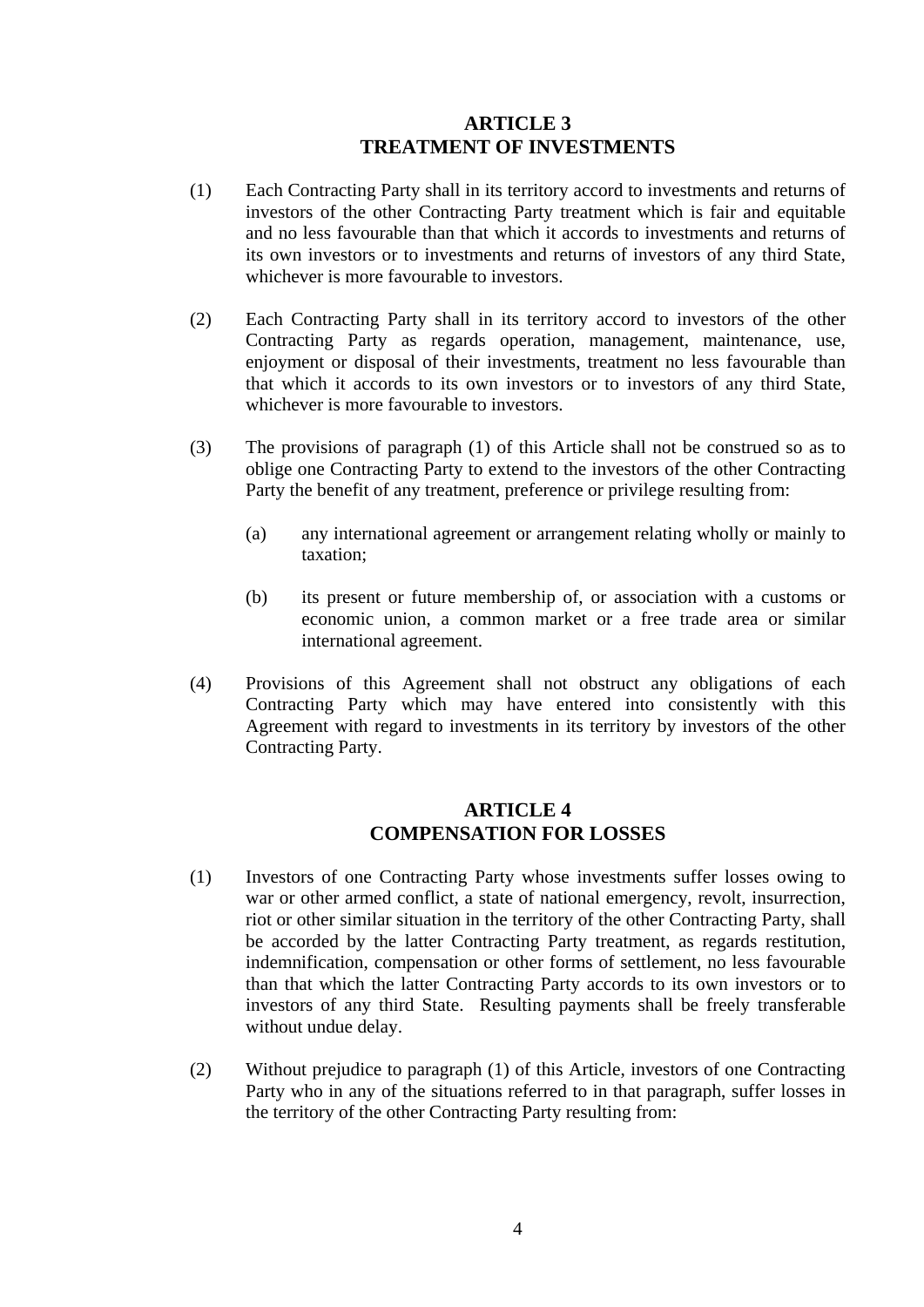- (a) requisitioning of their property by its forces or authorities; or
- (b) destruction of their property by its forces or authorities which was not caused in combat action or was not required by the necessity of the situation,

 shall be accorded restitution or adequate compensation no less favourable than that which would be accorded under the same circumstances to an investor of the other Contracting Party or to an investor of any third State. Resulting payments shall be freely transferable without undue delay.

## **ARTICLE 5 EXPROPRIATION**

- (1) Investments of investors of one Contracting Party shall not be nationalized, expropriated or otherwise subjected to any other measures having effect equivalent to nationalization or expropriation (hereinafter referred to as "expropriation" ) in the territory of the other Contracting Party except for public purpose, and against prompt, adequate and effective compensation.
- (2) Such compensation shall amount to the fair market value of the expropriated investments immediately before expropriation was taken or before impending expropriation became public knowledge, whichever is the earlier, and shall include interest at the applicable commercial rate from the date of expropriation until the date of payment and shall be made without undue delay, be effectively realisable and be freely transferable. In both expropriation and compensation, treatment not less favourable than that which the Contracting Party accords to its own investors or to investors of any third State shall be accorded.
- (3) Investors of one Contracting Party affected by the expropriation shall have a right to prompt review, by a judicial or other independent authority of the other Contracting Party of their case.
- (4) Where a Contracting Party expropriates the assets of a company which is incorporated or constituted under its laws and regulations, and in which investors of the other Contracting Party participate or own shares or debentures, the provisions of this Article shall be applied to the extent necessary to guarantee compensation as specified under paragraph (2) to such investors of the other Contracting Party who are owners of those shares or debentures.

## **ARTICLE 6 TRANSFER OF INVESTMENT CAPITAL AND RETURNS**

(1) Each Contracting Party shall guarantee to investors of the other Contracting Party the free transfer of their investments and returns. Such transfers shall include, in particular, though not exclusively: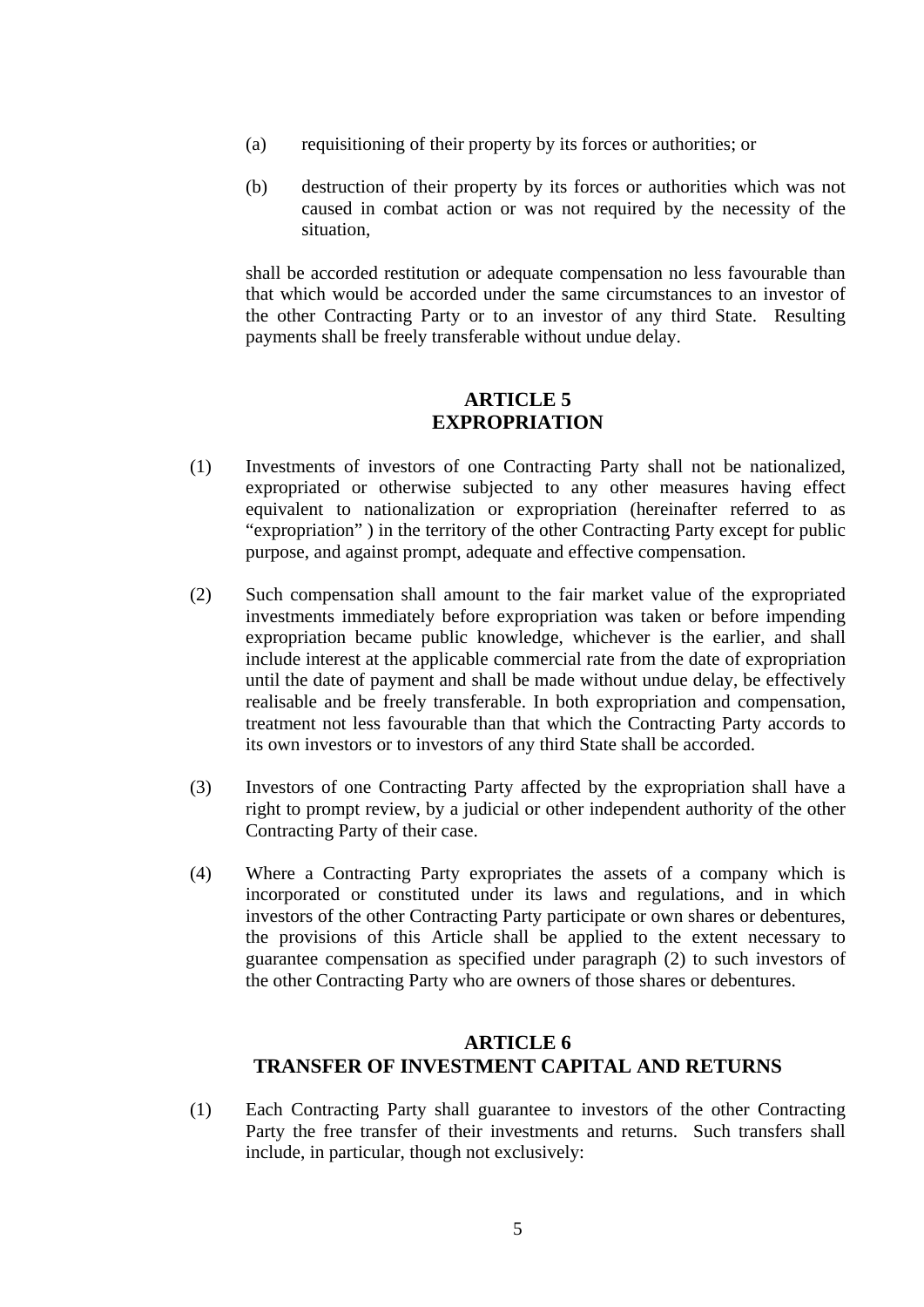- (a) profits, capital gains, dividends, interest, royalties, fees and any other current income accruing from investments;
- (b) proceeds accruing from the sale or the total or partial liquidation of investments;
- (c) funds in repayment of loans related to investments;
- (d) earnings of nationals of the other Contracting Party who are allowed to work in connection with investments in its territory;
- (e) additional funds necessary for the maintenance or development of the existing investments;
- (f) amounts spent for the management of the investment in the territory of the other Contracting Party;
- (g) compensation pursuant to Articles 4 and 5.
- (2) All transfers under this Agreement shall be made in a freely convertible currency, without undue restriction and delay, at the market exchange rate which is effective for the current transactions or determined in accordance with the official rate of exchange in force on the date of transfers, whichever is more favourable to investors.

### **ARTICLE 7 SUBROGATION**

 If a Contracting Party or its authorized agency makes a payment to its own investors under an indemnity given in respect of investments in the territory of the other Contracting Party, the latter Contracting Party shall recognize:

- (1) the assignment, whether under the law or pursuant to a legal transaction in that State, of any rights or claims from investors to the former Contracting Party or its authorized agency, and
- (2) that the former Contracting Party or its authorized agency is entitled by virtue of subrogation to exercise the rights and enforce the claims of its own investors. The subrogated rights or claims shall not be greater than the original rights or claims of the said investors.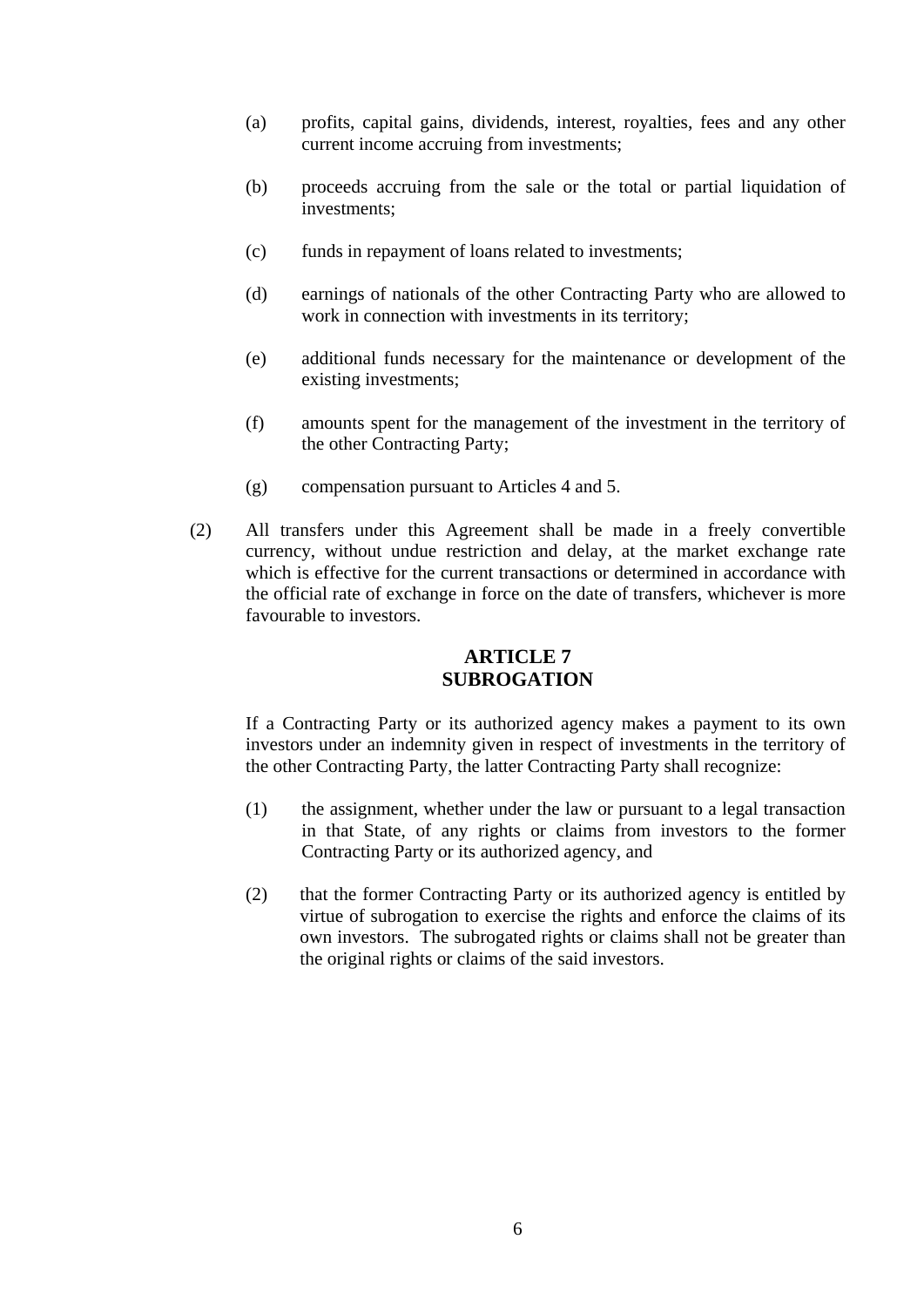## **ARTICLE 8 SETTLEMENT OF INVESTMENT DISPUTES BETWEEN A CONTRACTING PARTY AND AN INVESTOR OF THE OTHER CONTRACTING PARTY**

- (1) Any dispute between a Contracting Party and an investor of the other Contracting Party related to investments including expropriation or nationalization of investments shall, as far as possible, be settled by the parties to the dispute in an amicably way. The party intending to resolve such disputes through negotiations shall give written notice to the other of its intention.
- (2) The local remedies under the laws and regulations of one Contracting Party in the territory of which the investment has been made shall be available for the investors of the other Contracting Party on the basis of treatment no less favourable than that accorded to investments of its own investors or investors of any third State, whichever is more favourable to investors.
- (3) If the dispute cannot be settled within six months from the date on which the dispute has been raised by either party, it shall be submitted upon request of either of the parties, to the International Center for Settlement of Investment Disputes (ICSID) established by the Washington Convention of 18 March 1965 on the Settlement of Investment Disputes between States and Nationals of other States.
- (4) The investor may choose to submit the dispute for resolution either
	- (a) to any competent courts or administrative tribunals of the Contracting Party, that is, party to the dispute; or
	- (b) in accordance with any applicable previously agreed dispute settlement procedures; or
	- (c) to ICSID procedure in accordance with this Article.
- (5) The award made under paragraph 4 (b) and 4 (c) of this Article shall be final and binding on the parties to the dispute. Each Contracting Party shall ensure the recognition and enforcement of the award in accordance with its relevant laws and regulations.

## **ARTICLE 9 SETTLEMENT OF DISPUTES BETWEEN THE CONTRACTING PARTIES**

(1) Any dispute between the Contracting Parties concerning the interpretation or application of the Agreement shall, if possible, be settled by negotiation through diplomatic channels.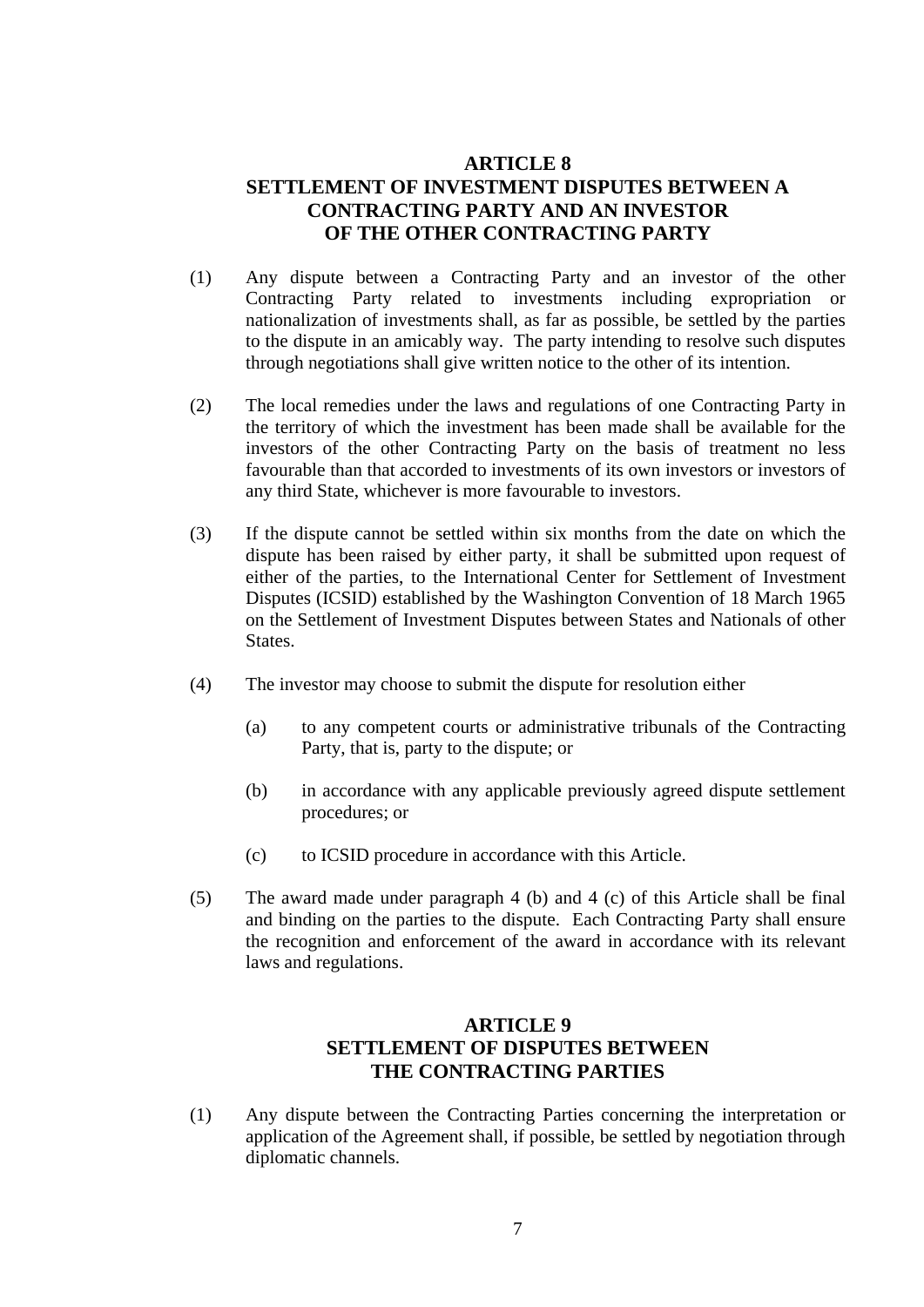- (2) If any dispute cannot be settled within six months, it shall at the request of either Contracting Party, be submitted to an ad hoc arbitral tribunal in accordance with the provisions of this Article.
- (3) Such an arbitral tribunal shall be constituted for each individual case in the following way: within two months from the receipt of the request for arbitration, each Contracting Party shall appoint one member of the tribunal. These two members shall then select a national of a third State, who on approval of the two Contracting Parties, shall be appointed Chairman of the tribunal. The Chairman shall be appointed within two months from the date of appointment of the other two members.
- (4) If within the periods specified in paragraph (3) of this Article the necessary appointments have not been made, a request may be made by either Contracting Party to the President of the International Court of Justice to make such appointments. If the President is a national of either Contracting Party or otherwise prevented from discharging the said function, the Vice-President shall be invited to make the appointments. If the Vice-President also is a national of either Contracting Party or prevented from discharging the said function, the Member of the International Court of Justice next in seniority who is not a national of either Contracting Party shall be invited to make the appointments.
- (5) The arbitral tribunal shall reach its decision by a majority of votes. Such decision shall be binding on both Contracting Parties.
- (6) Each Contracting Party shall bear the cost of its own arbitrator and its representation in the arbitral proceedings. The cost of the Chairman and the remaining costs shall be borne in equal parts by the Contracting Parties. The tribunal may, however, in its decision direct that a higher proportion of costs shall be borne by one of the two Contracting Parties. The arbitral tribunal shall determine its own procedure.

#### **ARTICLE 10 APPLICATION OF OTHER RULES**

- (1) Where a matter is governed simultaneously both by this Agreement and by another international agreement to which both Contracting Parties are parties, or by general principles of international law, nothing in this Agreement shall prevent either Contracting Party or any of its investors from taking advantage of whichever rules are the more favourable to his case.
- (2) If the treatment to be accorded by one Contracting Party to investors of the other Contracting Party in accordance with its laws and regulations or other specific contracts is more favourable than that accorded by this Agreement, the more favourable treatment shall be accorded.
- (3) Either Contracting Party shall honour any obligation it may have entered into with regard to investments in its territory by investors of the other Contracting Party.